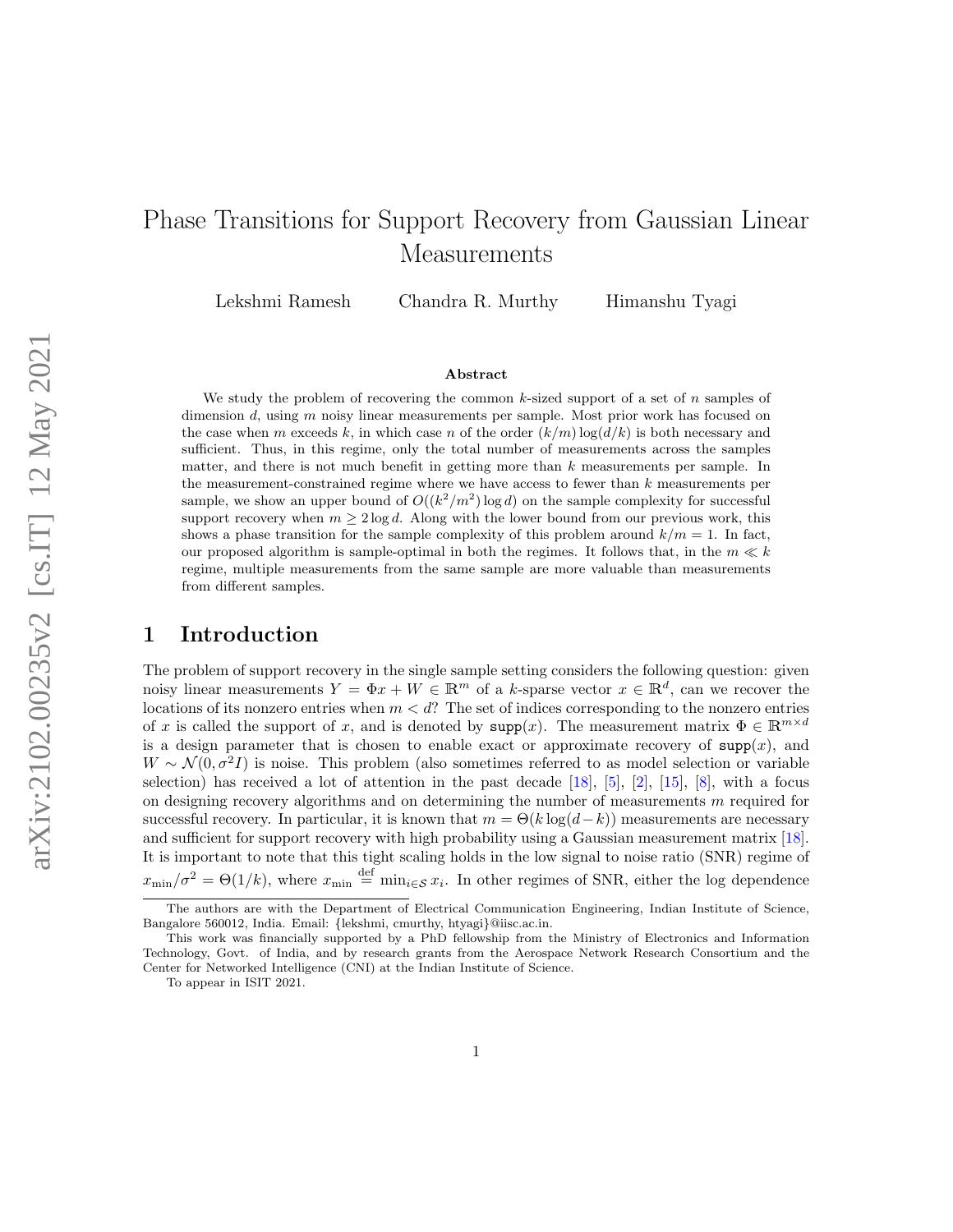<span id="page-1-0"></span>

Figure 1: Sample complexity of support recovery as a function of  $k/m$ .

changes or the upper and lower bounds are known to differ by a factor of  $(\log(1 + kx_{\min}^2/\sigma^2))^{-1}$ ; see [\[8\]](#page-12-3) for a detailed discussion.

Parallel to the results in the single sample setting, there has been work on the natural extension of this problem to the multiple sample setting, which is the focus of this work. In this setting, there are multiple samples  $x_1, \ldots, x_n$ , all sharing a common unknown support S of cardinality k. For each sample  $x_i$ , we observe measurements  $Y_i = \Phi_i x_i + W_i$ , and the goal is to recover S. We can ask the question of how the number of measurements per sample  $m$  and the number of samples  $n$  can be traded-off for each other, and whether it is useful to take more samples or more measurements per sample.

While there have been several works in the multiple sample setting [\[19\]](#page-12-4), [\[17\]](#page-12-5), [\[6\]](#page-12-6), [\[7\]](#page-12-7), [\[16\]](#page-12-8), [\[11\]](#page-12-9), they focus on the regime where one has access to roughly  $m \geq k$  measurements per sample. In particular, omitting the dependence on SNR, [\[11\]](#page-12-9) shows that  $mn = \Theta(k \log(d/k))$  is necessary and sufficient assuming  $m = \Omega(k)$  and  $k = o(d)$ . While the sufficient condition in [\[11\]](#page-12-9) is obtained via analysis of an exhaustive search decoder, algorithms such as the group LASSO also show a similar scaling of  $mn = \Theta(k \log(d - k))$  provided  $m > k$  [\[9\]](#page-12-10). From the discussion in the previous paragraph, it is clear that if we have  $m = \Omega(k \log(d - k))$ , then a single sample is sufficient for support recovery. Therefore, given that we have access to multiple samples now, a more interesting question to consider is whether we can perform recovery with  $m < k$  measurements per sample. This measurement-constrained regime has received some attention in the past [\[3\]](#page-11-1), [\[10\]](#page-12-11), [\[13\]](#page-12-12) and it was recently shown for the case of random inputs drawn from a subgaussian distribution that the tradeoff (ignoring noise variance and parameters dependent on the generative model for the samples) is  $n = \Theta((k^2/m^2) \log d)$  for  $(\log k)^2 \le m < k/2$  [\[14\]](#page-12-13).

In this work, we focus on the case of deterministic inputs  $x_i$  with  $|x_{ij}| \in [x_{\min}, x_{\max}], j \in \mathcal{S}$ , and show that the tradeoff identified in [\[13\]](#page-12-12) for Gaussian inputs holds for the worst-case setting as well. In particular, the lower bound from [\[14\]](#page-12-13) for Gaussian inputs applies to this worst-case setting, since an instantiation in the Gaussian case can be thought of as a deterministic input. Showing that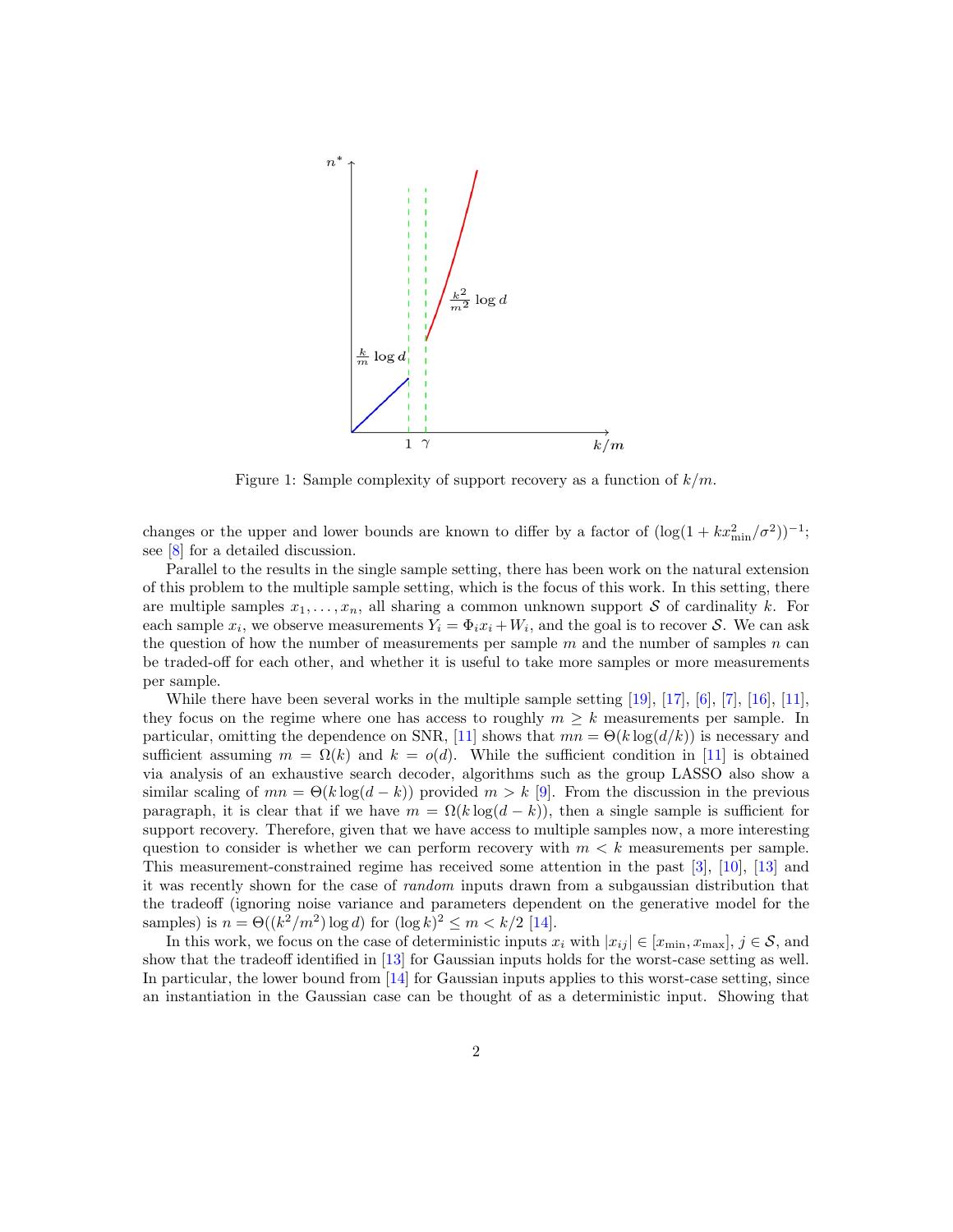the upper bound also remains the same requires more work, and is the main focus of this paper. Specifically, we analyze the performance of the estimator from [\[14\]](#page-12-13) in the deterministic input setting, which requires improved bounds on the tail probability of heavy-tailed random variables<sup>[1](#page-0-0)</sup> than the one used in [\[14\]](#page-12-13).

In summary, we settle the question of tradeoff between m and n in the  $m < k$  regime, and show that there exists a phase transition for the sample complexity of this problem at  $k/m = 1$ as depicted in Figure [1.](#page-1-0) Roughly, around this point, the sample complexity for support recovery undergoes a change from being linear in the ratio  $k/m$  to being quadratic in  $k/m$  (up to a factor  $\log d$ ).

We note that the current lower bound proof from [\[14\]](#page-12-13) requires some separation between k and m; namely, it requires  $k/m > \gamma$  for some  $\gamma > 1$ . While the lower bound of  $n = \Omega((k/m) \log(d/k))$  [\[11\]](#page-12-9) continues to hold for  $m < k$ , it is not clear if a tighter lower bound on sample complexity in the regime  $1 \leq k/m \leq \gamma$  can be obtained. Such a separation between k and m is, however, not required when deriving the upper bound.

Notation. We use upper case letters to denote either random variables or deterministic matrices, and lowercase letters to denote deterministic scalars or vectors. For a vector  $x$ , we use  $x_i$  to denote its *i*th entry, and for matrices  $\{A_i\}_{i=1}^n$  we use  $A_{ij}$  to denote the *j*th column of  $A_i$ . We use  $||x||_p^p \stackrel{\text{def}}{=} \sum_{i=1}^d x_i^p$  to denote the  $\ell_p$  norm of a vector  $x \in \mathbb{R}^d$ , and  $||Z||_{\mathcal{L}_p}^p \stackrel{\text{def}}{=} \mathbb{E}[|Z|^p]$  to denote the  $\mathcal{L}_p$  norm of a random variable Z.

*Organization*. In the next section, we formally state the problem and present our main result. We present the proof of our main result in Section [3,](#page-3-0) and end with a discussion on directions for further work in Section [4.](#page-7-0)

## 2 Problem formulation and main result

Let vectors  $x_1, \ldots, x_n$  in  $\mathbb{R}^d$  have a common support  $S \subset [d]$  of cardinality k. For each of these vectors, we have access to noisy linear measurements of the form  $Y_i = \Phi_i x_i + W_i$ ,  $i \in [n]$ . Here,  $\Phi_i \in \mathbb{R}^{m \times d}$  with  $m < d$  are called the measurement matrices and  $W_i \stackrel{iid}{\sim} \mathcal{N}(0, \sigma^2 I)$  is noise. The goal is to recover the support S using  $\{Y_i, \Phi_i\}_{i=1}^n$ . An estimator for S is a mapping  $\hat{S}$ :  $\mathbb{R}^{m \times n} \times \mathbb{R}^{m \times d \times n} \to \binom{[d]}{k}$ , where  $\binom{[d]}{k}$  denotes the set of all subsets of  $[d]$  of cardinality k. We assume that the estimator has knowledge of  $k$  and consider the probability of exact recovery,  $\Pr\left(\hat{\mathcal{S}} \neq \mathcal{S}\right)$ , as our recovery criterion. We note that one could also consider the setting where  $|\mathcal{S}| \leq k$ . The estimator that we consider here would output an  $\hat{\mathcal{S}}$  that contains the true support with high probability. In this work, however, we assume that the true support has cardinality exactly k.

We make the following two assumptions on the measurement matrices and the input samples:

<span id="page-2-0"></span>**Assumption 1.** The  $m \times d$  measurement matrices  $\Phi_1, \ldots, \Phi_n$  are independent, with entries that are independent and distributed as  $\mathcal{N}(0, 1/m)$ .

<span id="page-2-1"></span>**Assumption 2.** The d-dimensional inputs  $x_1, \ldots, x_n$  are such that  $\text{supp}(x_i) = \mathcal{S}$ , for all  $i \in [n]$ , where  $S \subset [d]$  is a fixed set of cardinality k. Further,  $|x_{iu}| \in [x_{min}, x_{max}]$ , for all  $i \in [n]$ ,  $u \in S$ , where  $x_{\min}, x_{\max} \in \mathbb{R}$ .

<sup>&</sup>lt;sup>1</sup>We refer to a random variable X as heavy-tailed if its moment generating function  $\mathbb{E}\left[e^{\lambda(X-\mathbb{E}[X])}\right]$  is infinite for all  $\lambda \in \mathbb{R}$ .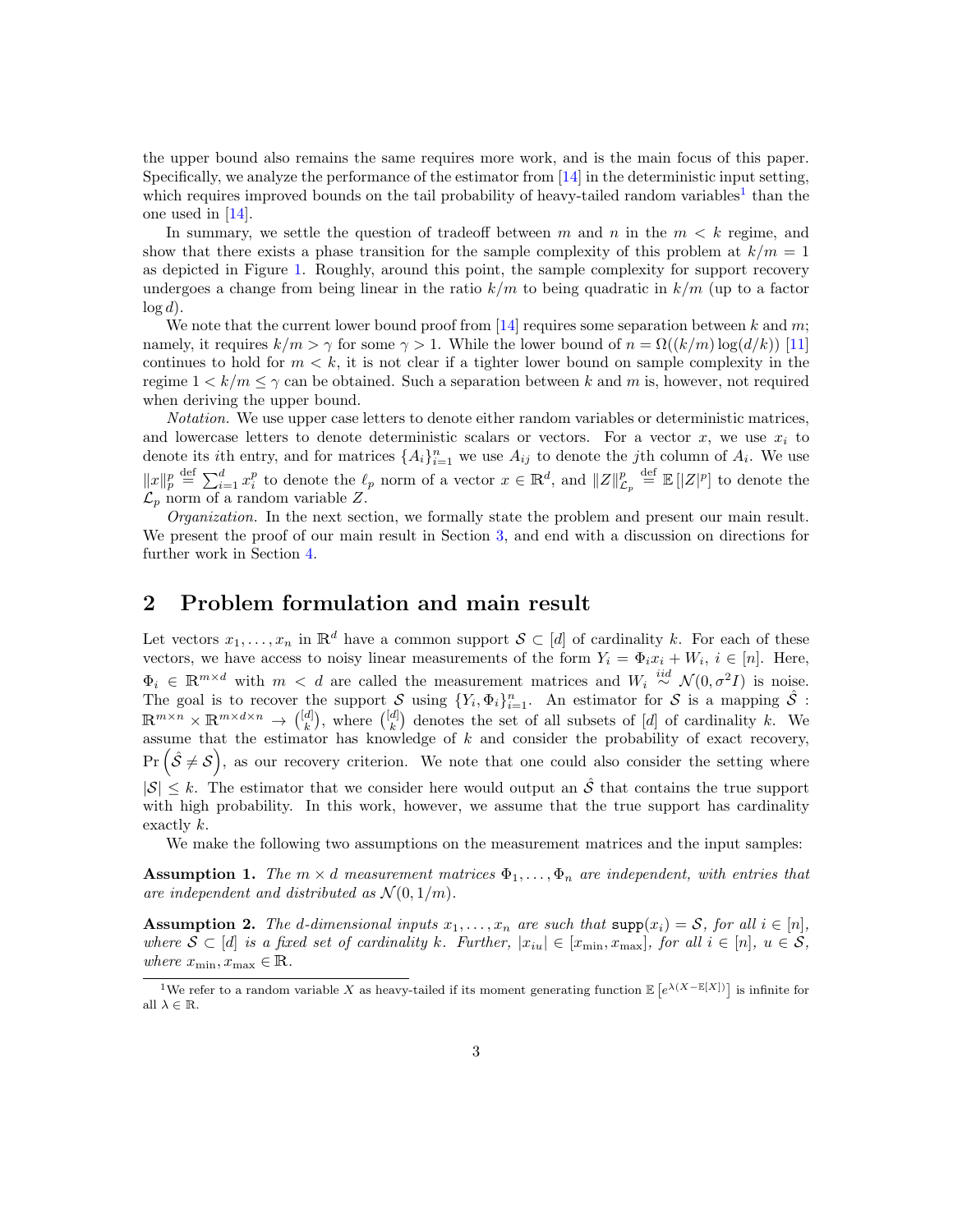We focus on a measurement-constrained setting where we obtain only  $m < k$  measurements per sample. The fundamental quantity of interest for us in this paper is the sample complexity of support recovery, defined below.

**Definition 1.** For  $m, k, d \in \mathbb{N}$ , the sample complexity of support recovery  $n^*(m, k, d, x_{\min}, x_{\max}, \sigma^2, \delta)$ is the minimum number of samples n for which we can find an estimator that can recover  $S$  with probability of error at most  $\delta$ . Mathematically,

$$
\Pr\left(\hat{\mathcal{S}} \neq \mathcal{S}\right) \le \delta, \quad \forall \mathcal{S} \in \binom{[d]}{k}.\tag{1}
$$

For notational convenience, we use  $n^*(m, k, d, x_{\min}, x_{\max}, \sigma^2, \delta) = n^*$  in the rest of the paper. Our main result shows a phase transition that occurs at  $k/m = 1$  for the problem of support recovery. In particular, the dependence of sample complexity of support recovery on  $k/m$  undergoes a sharp change from linear to quadratic as we move from the  $k/m \leq 1$  regime to the  $k/m > 1$  regime. As mentioned before, a tight characterization of  $n^*$  in the interval  $1 < k/m \leq \gamma$  is not known, although our upper bound stated in Theorem [1](#page-3-1) below continues to hold for this case. Our main result is the following.

<span id="page-3-1"></span>**Theorem [1](#page-2-0).** The sample complexity of support recovery under Assumptions 1 and [2,](#page-2-1) for  $m \geq$  $2\log(d/\delta)$ , satisfies

$$
n^* = O\bigg(\frac{x_{\text{max}}^4}{x_{\text{min}}^4}\max\bigg\{\bigg(\frac{k}{m} + \frac{\sigma^2}{x_{\text{max}}^2}\bigg)\log\frac{d}{\delta}, \bigg(\frac{k}{m} + \frac{\sigma^2}{x_{\text{max}}^2}\bigg)^2\log\frac{d}{\delta}\bigg\}\bigg).
$$

As a special case, in the noiseless setting with  $m < k$ , we have the following corollary, which follows from Theorem [1](#page-3-1) above and the lower bound in  $[14]^2$  $[14]^2$ . Note that the lower bound is stated for a constant probability of error.

**Corollary 2.** In the noiseless setting, with  $4 \log 3d \leq 2m < k \leq d/2$ ,  $d \geq 4$  and  $\delta = 1/3$ , we have,

$$
n^* = \Theta\bigg(\frac{x_{\text{max}}^4}{x_{\text{min}}^4} \frac{k^2}{m^2} \log d\bigg).
$$

We provide the proof of Theorem [1](#page-3-1) in the next section.

## <span id="page-3-0"></span>3 Analysis of the estimator

We will analyze the closed form estimator from  $[14]$ , but instead of random inputs, here we will consider deterministic inputs  $x_1, \ldots, x_n$ . To see why the analysis in [\[14\]](#page-12-13) does not extend in a straightforward way to this case, we first recall the form of the estimator. Let  $\Phi_{in} \in \mathbb{R}^m$  denote the *uth* column of  $\Phi_i$ . We first compute proxy samples  $\hat{X}_1, \ldots, \hat{X}_n$  with entries

$$
\hat{X}_{iu} \stackrel{\text{def}}{=} \Phi_{iu}^\top Y_i = \Phi_{iu}^\top \Phi_i x_i + \Phi_{iu}^\top W_i, \quad u \in [d],\tag{2}
$$

and then the sample second moment along each coordinate as

<span id="page-3-3"></span><span id="page-3-2"></span>
$$
\tilde{\lambda}_u \stackrel{\text{def}}{=} \frac{1}{n} \sum_{i=1}^n \hat{X}_{iu}^2, \quad u \in [d]. \tag{3}
$$

<sup>&</sup>lt;sup>2</sup>When  $k \le d/2$  and  $d \ge 4$ , the log( $k(d-k)$ ) factor in the lower bound is equal, upto constants, to log d.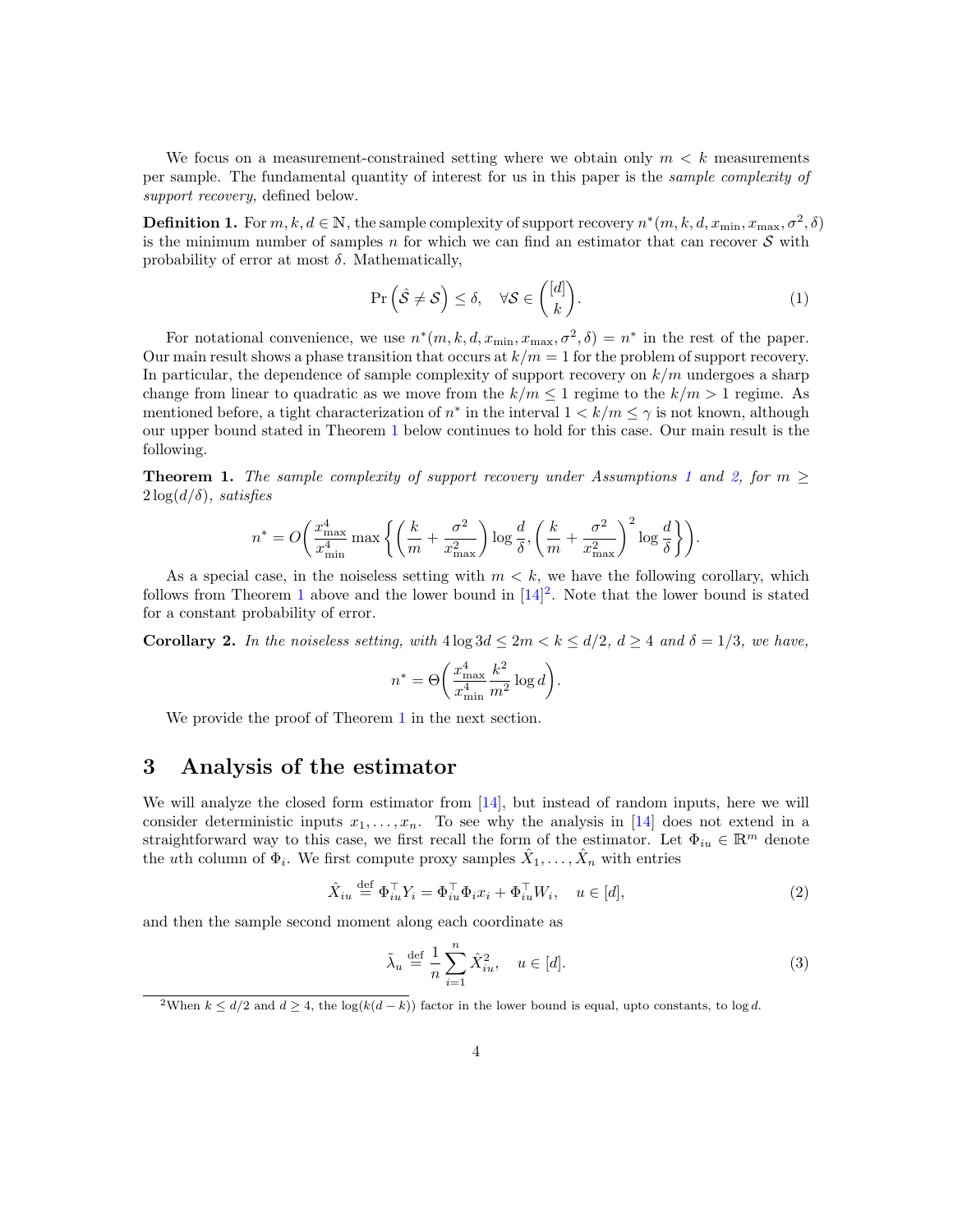The support estimate  $\tilde{\mathcal{S}}$  consists of the k indices of  $\tilde{\lambda}$  with the largest value. Analyzing the estimator would basically involve obtaining tail bounds for the random variable above. Considering the noiseless case first, note that each summand in [\(3\)](#page-3-2) is of the form  $(\Phi_{iu}^{\top}\Phi_i x_i)^2$ , and can be viewed as a quadratic in either  $x_i$  or  $\Phi_{iu}^{\top} \Phi_i$ .

When  $x_i$ s are random and subgaussian with independent coordinates, we can exploit the quadratic form in  $x_i$  to obtain a tail bound using the Hanson-Wright inequality (after conditioning on  $\Phi_i$ ). On the other hand, when  $x_i$  are deterministic, the summands in [\(3\)](#page-3-2) are quadratic in  $\Phi_{iu}^{\top} \Phi_i$ , resulting in a heavy-tailed random variable, and standard methods based on bounding the moment generating function (MGF) do not work.

We explain in the next section how a careful analysis involving conditioning on a certain *column* of  $\Phi_i$  followed by a moment based bound can be used to get exponential tail bounds for heavy-tailed random variables. The analysis in [\[14\]](#page-12-13) also deals with heavy-tailed random variables, but using a more elementary approach (see [Lemma B.2, [\[14\]](#page-12-13)] and [Lemma B.3, [\[14\]](#page-12-13)] for instance) which would not work here.

#### 3.1 A separation condition for support recovery

We will analyze the error probability of a threshold-based version of the estimator described in the previous section. In particular, we will use the estimate  $\hat{\lambda} \stackrel{\text{def}}{=} \mathbb{1}_{\{\tilde{\lambda} \geq \tau\}}$ , for an appropriate threshold  $\tau$ , since  $\Pr\left(\tilde{\mathcal{S}}\neq\mathcal{S}\right) \leq \Pr\left(\hat{\mathcal{S}}\neq\mathcal{S}\right)$ , where  $\hat{\mathcal{S}}$  denotes the support of  $\hat{\lambda}$ . The error probability  $\Pr\left(\hat{\mathcal{S}}\neq\mathcal{S}\right)$  will essentially be determined by the tail behaviour of the variance estimate  $\tilde{\lambda}$ . Recall from the last section that variance estimate is an average of random variables of the form  $(\Phi_{iu}^{\top}\Phi_i x_i +$  $\Phi_{iu}^{\top}W_i$ <sup>2</sup>. The  $\Phi_{iu}^{\top}\Phi_ix_i$  term will be indicative of whether the coordinate u lies in the support or not, since it will have a  $\|\Phi_{iu}\|_2^2$  term only when  $u \in \mathcal{S}$ .

The analysis is greatly simplified once we condition on  $\Phi_{iu}$ , because then the summands in [\(3\)](#page-3-2) are noncentral chi-square distributed, for which tail bounds can be obtained using standard methods. The error probability can be made small provided these tail probabilities (parameterized by  $\Phi_{iu}$ ) can be made small, which eventually leads to a condition on the measurement ensemble. We will show, using tail bounds for heavy-tailed random variables, that this condition is satisfied with high probability for the Gaussian ensemble when the parameters  $(n, m, k, d)$  scale as indicated in Theorem [1,](#page-3-1) thus finishing the proof.

The probability of error can be bounded as

$$
\Pr\left(\hat{\mathcal{S}} \neq \mathcal{S}\right) \le \sum_{u \in \mathcal{S}} \Pr\left(\tilde{\lambda}_u < \tau | E\right) + \sum_{u' \in \mathcal{S}^c} \Pr\left(\tilde{\lambda}_{u'} \ge \tau | E\right) + \Pr\left(E^c\right),\tag{4}
$$

where  $E$  denotes the event that the measurement ensemble satisfies a certain condition, which we will describe shortly. For the right hand side to remain below  $\delta$ , we require the summands in the first two terms to be at most  $\delta/(3 \max\{k, d - k\})$ . For simplicity, we will work with a requirement of  $\delta/3d$ . Now, using [\(2\)](#page-3-3) and [\(3\)](#page-3-2), we can see that  $\hat{X}_{iu}|\Phi_{iu} \sim \mathcal{N}(\mu_i, \nu_i^2)$  for  $u \in \mathcal{S}$  with

<span id="page-4-0"></span>
$$
\mu_i = \|\Phi_{iu}\|_2^2 x_{iu},
$$

and

$$
\nu_i^2 = \frac{\|\Phi_{iu}\|_2^2}{m} \sum_{v \in S \setminus \{u\}} x_{iv}^2 + \sigma^2 \|\Phi_{iu}\|_2^2.
$$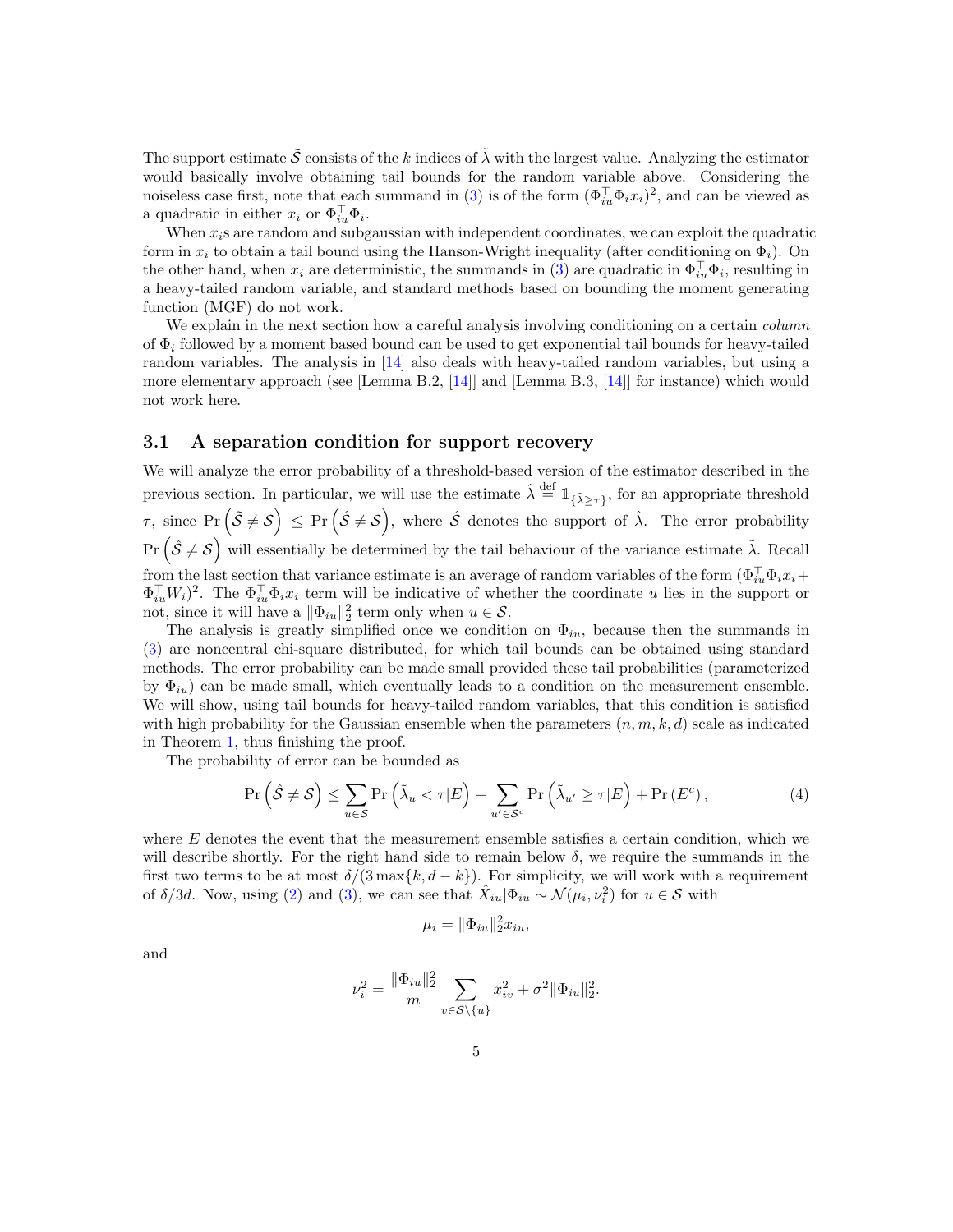Similarly, we have  $\hat{X}_{iu'}|\Phi_{iu'} \sim \mathcal{N}(0, \nu'^{2}_{i}),$  for  $u' \in \mathcal{S}^{c}$ , where

$$
\nu'^2_i = \frac{\|\Phi_{iu'}\|_2^2}{m} \sum_{v \in \mathcal{S}} x_{iv}^2 + \sigma^2 \|\Phi_{iu'}\|_2^2.
$$

A direct application of Lemma [A.1](#page-7-1) then yields, for every  $u \in \mathcal{S}$ ,

$$
\Pr\left(\tilde{\lambda}_u < \tau | \{\Phi_{iu}\}_{i=1}^n\right) \le \exp\left(\frac{-n^2(\mu-\tau)^2}{4(\sum_{i=1}^n \nu_i^4 + \nu_i^2 \mu_i^2)}\right),
$$

where  $\mu \stackrel{\text{def}}{=} \mathbb{E} \left[ \tilde{\lambda}_u | \{\Phi_{iu}\}_{i=1}^n \right]$ . For  $u' \in \mathcal{S}^c$ , we can obtain in a similar manner from Lemma [A.1,](#page-7-1)

$$
\Pr\left(\tilde{\lambda}_{u'} \ge \tau | \{\Phi_{iu'}\}_{i=1}^n\right) \le \exp\bigg(-\min\bigg\{\frac{n^2(\tau-\mu')^2}{16\sum_{i=1}^n \nu_i'^4}, \frac{n(\tau-\mu')}{8\max_{i\in[n]} \nu_i'^2}\bigg\}\bigg),
$$

where  $\mu' \stackrel{\text{def}}{=} \mathbb{E} \left[ \tilde{\lambda}_{u'} | \{\Phi_{iu}\}_{i=1}^n \right]$ . For the missed detection and false alarm probabilities above to remain bounded above by  $\delta/\overline{3}d$ , we require

<span id="page-5-0"></span>
$$
\tau \leq \mu - \sqrt{\frac{4}{n^2} \sum_{i=1}^n (\nu_i^4 + \mu_i^2 \nu_i^2) \log \frac{3d}{\delta}},
$$

and

$$
\tau \geq \mu' + \max\bigg\{\sqrt{\frac{16}{n^2} \sum_{i=1}^n \nu_i'^4 \log \frac{3d}{\delta}}, \frac{8}{n} \max_{i \in [n]} \nu_i'^2 \log \frac{3d}{\delta}\bigg\}.
$$

Therefore, for the existence of a threshold  $\tau$ , we can see upon simplification that it suffices to have

$$
\mu - \mu' > \sqrt{\frac{4}{n^2} \sum_{i=1}^n (\nu_i^4 + \nu_i^2 \mu_i^2) \log \frac{3d}{\delta}} + \max \left\{ \sqrt{\frac{16}{n^2} \sum_{i=1}^n \nu_i'^4 \log \frac{3d}{\delta}}, \frac{8}{n} \max_{i \in [n]} \nu_i'^2 \log \frac{3d}{\delta} \right\}. \tag{5}
$$

A simple calculation shows that the conditional mean of the estimator under the  $u \in \mathcal{S}$  and  $u' \in \mathcal{S}^c$ cases are separated roughly by a constant term (after averaging over the measurement matrices), which makes the distinction between the two cases possible. In particular,

$$
\mu = \frac{1}{n}\sum_{i=1}^n\bigg(x_{iu}^2\|\Phi_{iu}\|_2^4 + \|\Phi_{iu}\|_2^2\bigg(\frac{1}{m}\sum_{v\in\mathcal{S}\backslash\{u\}}x_{iv}^2 + \sigma^2\bigg)\bigg),
$$

and

$$
\mu' = \frac{1}{n} \sum_{i=1}^{n} \|\Phi_{iu}\|_2^2 \bigg(\frac{1}{m} \sum_{v \in S} x_{iv}^2 + \sigma^2\bigg).
$$

Substituting this into [\(5\)](#page-5-0) and simplifying, we can rewrite the condition as

$$
\frac{x_{\min}^2}{x_{\max}^2} \frac{1}{n} \sum_{i=1}^n \left( \|\Phi_{iu}\|_2^4 - \frac{1}{m} \|\Phi_{iu}\|_2^2 \right) > \sqrt{\frac{4}{n^2} \left( \frac{k-1}{m} + \frac{\sigma^2}{x_{\max}^2} \right)^2 \sum_{i=1}^n \|\Phi_{iu}\|_2^4 \log \frac{3d}{\delta}}
$$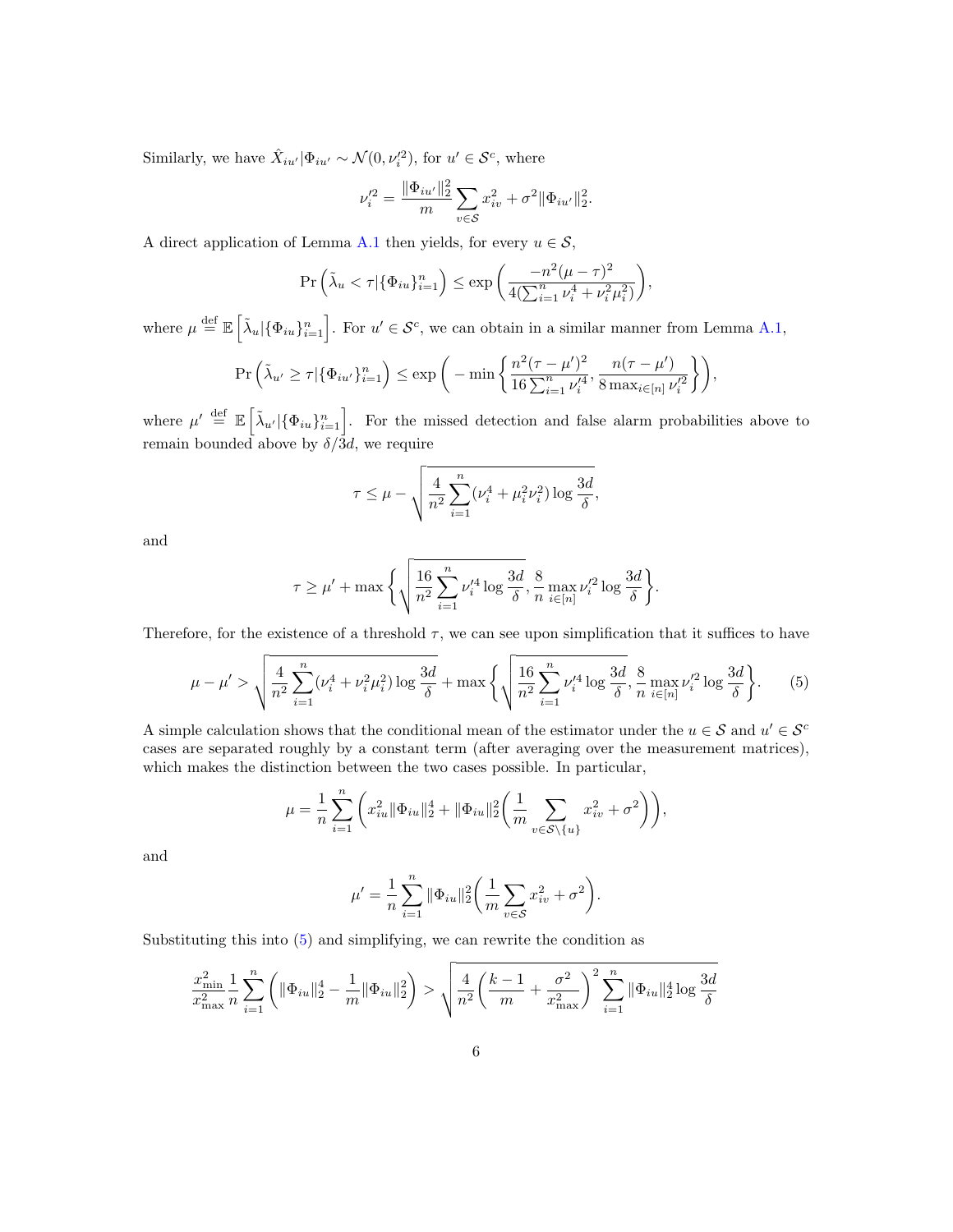<span id="page-6-0"></span>
$$
+\sqrt{\frac{4}{n^2}\left(\frac{k-1}{m}+\frac{\sigma^2}{x_{\text{max}}^2}\right)\sum_{i=1}^n \|\Phi_{iu}\|_2^6 \log\frac{3d}{\delta}} + \sqrt{\frac{16}{n^2}\left(\frac{k}{m}+\frac{\sigma^2}{x_{\text{max}}^2}\right)^2\sum_{i=1}^n \|\Phi_{iu'}\|_2^4 \log\frac{3d}{\delta}} + \frac{8}{n}\left(\frac{k}{m}+\frac{\sigma^2}{x_{\text{max}}^2}\right)\max_{i\in[n]}\|\Phi_{iu'}\|_2^2 \log\frac{3d}{\delta},
$$
\n(6)

for every  $(u, u') \in S \times S^c$ .

#### 3.2 Separation condition for the Gaussian ensemble

We will show that when the measurement ensemble is Gaussian as described in Assumption [1,](#page-2-0) the separation condition in [\(6\)](#page-6-0) is satisfied with high probability for a certain regime of the parameters  $(n, m, k, d)$ . We will derive upper and lower bounds on the right hand side and left hand side respectively in [\(6\)](#page-6-0), that hold with high probability, which after simplification will finally result in a condition on the parameters as stated in Theorem [1.](#page-3-1) Note that this translates to obtaining tail bounds for the random variable  $(1/n)\sum_{i=1}^n \|\Phi_{iu}\|_2^{2q}$  with  $q=2,3$ . It is easy to see that  $\|\Phi_{iu}\|_2^2$  is chi-square distributed (after scaling by m), and  $\|\Phi\|_2^{2q}$  is therefore a heavy-tailed random variable, and so MGF based methods cannot be used here. We will see that a bound on the moments can be used to get exponential tail bounds (even when the MGF is unbounded). The proofs for results in this section can be found in Appendix [B.](#page-9-0)

We will fix  $q = 3$  and derive our results; the same arguments can be used for the  $q = 2$  case as well. Define  $Z \stackrel{\text{def}}{=} |(1/n) \sum_{i=1}^n (||\Phi_{iu}||_2^6 - \mathbb{E} [||\Phi_{iu}||_2^6] |$  and note that for all  $p \ge 1$ ,

$$
\Pr\left(Z \ge e(\mathbb{E}\left[Z^p\right])^{\frac{1}{p}}\right) = \Pr\left(Z^p \ge e^p \mathbb{E}\left[Z^p\right]\right) \le e^{-p}.\tag{7}
$$

Further, for all  $p \geq 2$ , if we can show that  $(\mathbb{E}[Z^p])^{\frac{1}{p}} \leq cp^\beta$  for some  $\beta > 0$ , then together with the previous inequality it implies that  $Pr(Z \geq e^{\sigma \beta}) \leq e^{-p}$ , or, equivalently, for  $t > 0$ , that

<span id="page-6-3"></span><span id="page-6-2"></span>
$$
\Pr\left(Z \ge t\right) \le \exp(-(t/ec)^{\frac{1}{\beta}}). \tag{8}
$$

We now need to determine an upper bound on  $||Z||_{\mathcal{L}_p} \stackrel{\text{def}}{=} (E [Z^p])^{\frac{1}{p}}$ . We show such a moment bound, resulting in the following lemma.

<span id="page-6-1"></span>**Lemma 3.** For every  $t > 0$ , there exists an absolute constant C such that

$$
\Pr\left(\left|\frac{1}{n}\sum_{i=1}^n(\|\Phi_{iu}\|_2^6-\mathbb{E}\left[\|\Phi_{iu}\|_2^6\right])\right|\geq t\right)\leq \exp\bigg(-C\min\bigg\{nt,(m^3nt)^{\frac{1}{4}},nt^2\bigg\}\bigg).
$$

We note that since  $\|\Phi_{iu}\|_2^6$  is a polynomial in m i.i.d. Gaussian random variables, results such as [\[1,](#page-11-2) Theorem 1.3] can be used to obtain tail bounds for some of the terms. Our proof in Appendix [B](#page-9-0) is more straightforward.

A similar result can be obtained for the  $(1/n) \sum_{i=1}^{n} ||\Phi_{iu}||_2^4$  term in [\(6\)](#page-6-0) using the same technique, and we omit the proof for this result.

<span id="page-6-4"></span>**Lemma 4.** For every  $t > 0$ , there exists an absolute constant C such that

$$
\Pr\left(\left|\frac{1}{n}\sum_{i=1}^{n}(\|\Phi_{iu}\|_{2}^{4}-\mathbb{E}\left[\|\Phi_{iu}\|_{2}^{4}\right])\right|\geq t\right)\leq \exp\bigg(-C\min\bigg\{nt,(m^{2}nt)^{\frac{1}{3}},nt^{2}\bigg\}\bigg).
$$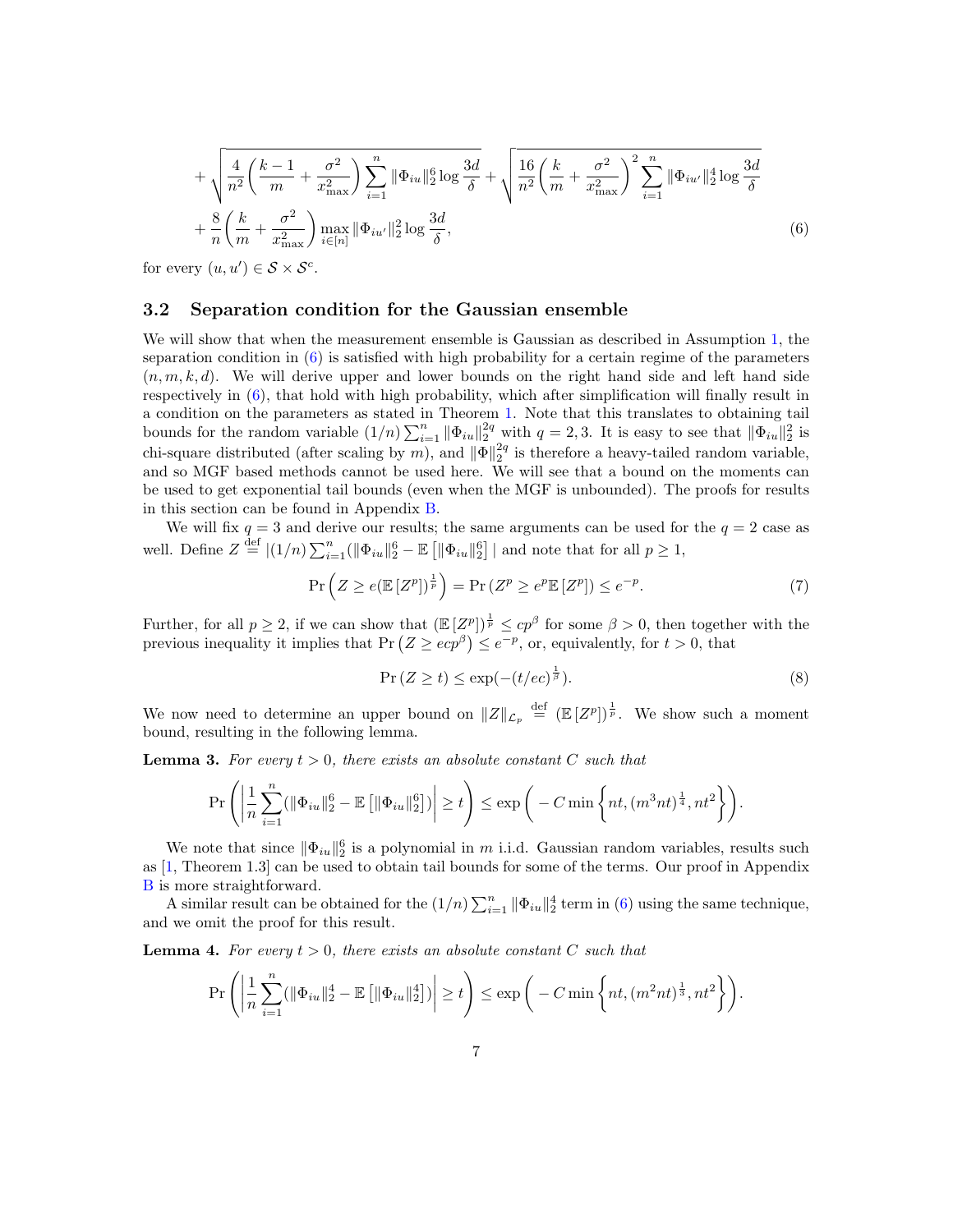Together with the fact that  $\mathbb{E} \left[ \|\Phi_{iu}\|_2^4 \right] = 1 + 2/m$  and  $\mathbb{E} \left[ \|\Phi_{iu}\|_2^6 \right] = 1 + 6/m + 8/m^2$ , the results above give upper and lower bounds that hold with high probability on all but the  $\max_{i \in [n]} ||\Phi_{iu'}||_2^2$ term in [\(6\)](#page-6-0). The latter can be bounded with high probability using concentration for chi-squared random variables and a union bounding step, as given by the following lemma.

<span id="page-7-3"></span>**Lemma 5.** Let 
$$
\mu_{\max} \stackrel{\text{def}}{=} \mathbb{E} \left[ \max_{i \in [n]} \| \Phi_{iu} \|_2^2 \right]
$$
. Then, for every  $t > 0$ ,  
\n
$$
\Pr \left( \max_{i \in [n]} \| \Phi_{iu} \|_2^2 \ge \mu_{\max} + t \right) \le n \exp \left( \frac{-m}{8} \min \left\{ (\mu_{\max} + t - 1)^2, \mu_{\max} + t - 1 \right\} \right).
$$

To ensure that the random variable on the left hand side of [\(6\)](#page-6-0) exceeds the one on the right hand side with large probability, we can substitute the bounds we derived for each term, and check when the inequality holds. This results (up to some constant loss in the  $\delta$  factor) in a condition on the problem parameters under which [\(6\)](#page-6-0) holds for a fixed  $(u, u') \in S \times S^c$ . Applying a union bound over all  $k(d-k)$  pairs gives the final requirement on n. Note that the leading terms on the right hand side of [\(6\)](#page-6-0) would roughly be  $\sqrt{(k^2/m^2n)\log d/\delta}$  or  $\sqrt{(k/mn)\log d/\delta}$  (assuming  $m \geq 2\log(d/\delta)$ , see the proof in Appendix [B](#page-9-0) for details), while the left hand side would roughly be a constant, leading to the following result.

<span id="page-7-2"></span>**Lemma 6.** The separation condition [\(6\)](#page-6-0) holds for every  $(u, u') \in S \times S^c$ , with probability at least  $1 - \delta$ , provided  $m > 2 \log(d/\delta)$  and

$$
n \geq c \frac{x_{max}^4}{x_{\min}^4} \max\bigg\{\bigg(\frac{k}{m} + \frac{\sigma^2}{x_{\max}^2}\bigg) \log \frac{d}{\delta}, \bigg(\frac{k}{m} + \frac{\sigma^2}{x_{\max}^2}\bigg)^2 \log \frac{d}{\delta}\bigg\},
$$

for an absolute constant c.

By defining E as the event that the measurement matrices satisfy condition  $(6)$  for every  $(u, u') \in$  $S \times S^c$ , we can see that the probability of error in [\(4\)](#page-4-0) is at most  $\delta$ , provided n satisfies the condition in Lemma [6.](#page-7-2) This completes the proof of Theorem [1.](#page-3-1)

### <span id="page-7-0"></span>4 Discussion

We showed a phase transition for the problem of support recovery from multiple samples. While the closed form estimator that we analyzed here is sample-optimal, it would be interesting to design other estimators that can work in the measurement-constrained regime without knowledge of the support size, and for which guarantees can be obtained with worst-case inputs. Finally, extending the lower bound on  $n^*$  to include the  $1 \leq k/m \leq \gamma$  regime for  $\gamma > 1$  would provide a better understanding of the problem.

## Appendix A

<span id="page-7-1"></span>**Lemma A.1.** Let  $X_1, \ldots, X_n$  be drawn i.i.d. from  $\mathcal{N}(\mu_i, \sigma_i^2)$ . Then, for every  $t > 0$ ,

$$
\Pr\left(\frac{1}{n}\sum_{i=1}^{n}X_i^2 \le \frac{1}{n}\sum_{i=1}^{n}(\sigma_i^2 + \mu_i^2) - t\right) \le \exp\left(\frac{-n^2t^2}{4\sum_{i=1}^{n}(\sigma_i^4 + \sigma_i^2\mu_i^2)}\right),
$$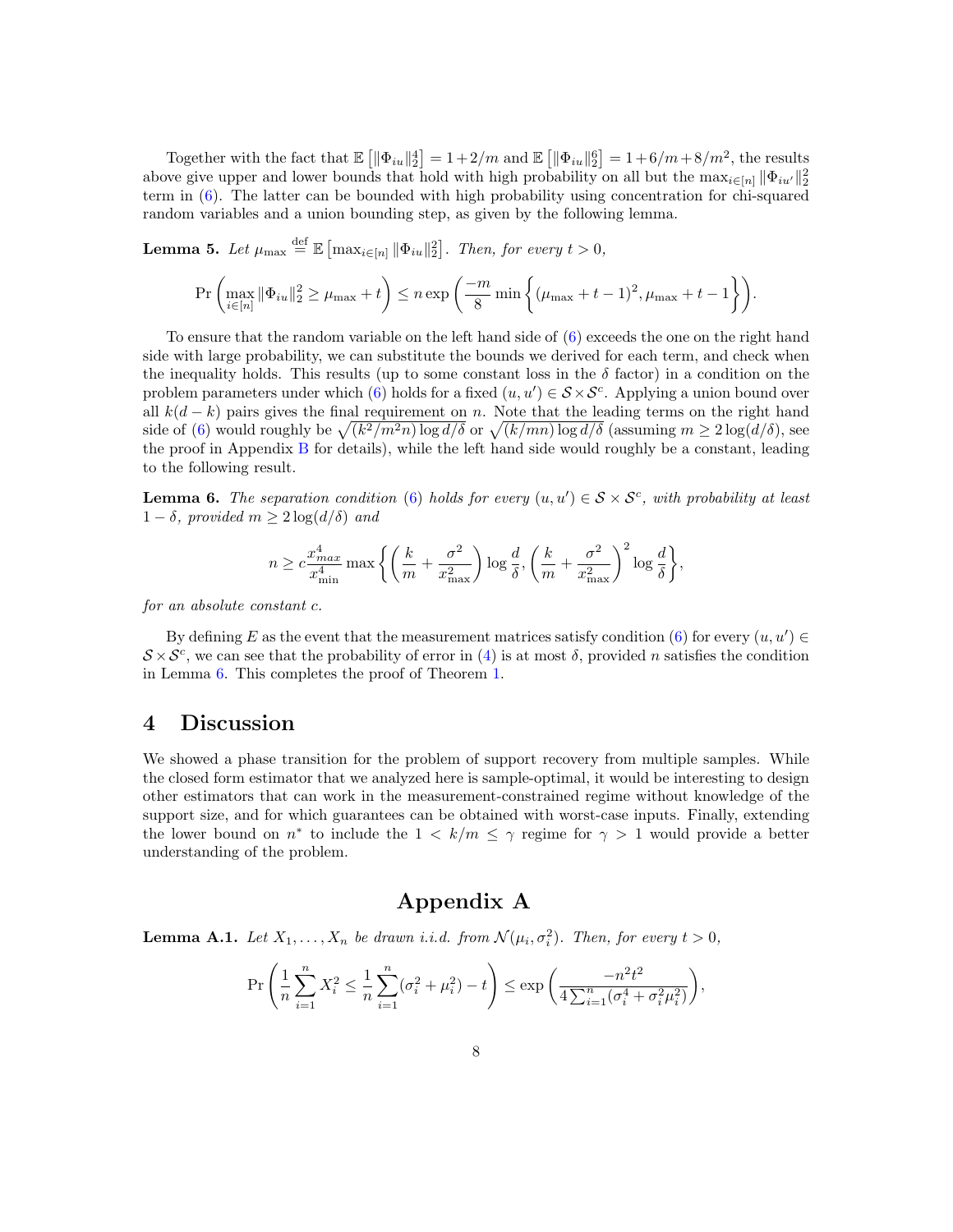and

$$
\Pr\left(\frac{1}{n}\sum_{i=1}^{n}X_i^2 \ge \frac{1}{n}\sum_{i=1}^{n}(\sigma_i^2 + \mu_i^2) + t\right) \le \exp\bigg(-\min\bigg\{\frac{n^2t^2}{16\sum_{i=1}^{n}(\sigma_i^4 + \sigma_i^2\mu_i^2)},\frac{nt}{8\max\limits_{i\in[n]}\sigma_i^2}\bigg\}\bigg).
$$

*Proof.* The proof is similar to that of [\[4\]](#page-11-3) for  $\sigma^2 = 1$ , and follows by upper bounding the MGF of a noncentral chi-squared random variable and then using the Chernoff method. We include the proof here for completeness. We will first show the left tail bound. To that end, we note that for  $t > 0$ and  $\lambda < 0$ , the following holds for  $Y \stackrel{\text{def}}{=} (1/n) \sum_{i=1}^{n} X_i^2$ .

$$
\Pr(Y \le \mathbb{E}[Y] - t) \le e^{\lambda t} \mathbb{E}\left[e^{\lambda(Y - \mathbb{E}[Y])}\right].\tag{9}
$$

To upper bound the MGF, first note that for  $X \sim \mathcal{N}(\mu, \sigma^2)$ ,

$$
\mathbb{E}\left[e^{\lambda(X^2-\mathbb{E}\left[X^2\right])}\right] = e^{-\lambda(\sigma^2+\mu^2)} \frac{1}{\sqrt{2\pi}\sigma} \int_{-\infty}^{\infty} e^{\lambda x^2} e^{\frac{-(x-\mu)^2}{2\sigma^2}} dx
$$

$$
= \frac{e^{-\lambda(\sigma^2+\mu^2)}}{\sqrt{1-2\lambda\sigma^2}} e^{\frac{\lambda\mu^2}{1-2\lambda\sigma^2}},
$$

for all  $\lambda < 1/2\sigma^2$ . Taking logarithms we have

$$
\log \mathbb{E}\left[e^{\lambda(X^2 - \mathbb{E}[X^2])}\right] = \frac{1}{2}\left(-\log(1 - 2\lambda\sigma^2 - 2\lambda\sigma^2)\right) + \frac{2\lambda^2\mu^2\sigma^2}{1 - 2\lambda\sigma^2}
$$
\n
$$
\leq \lambda^2\sigma^4 + \frac{2\lambda^2\mu^2\sigma^2}{1 - 2\lambda\sigma^2}
$$
\n
$$
\leq \lambda^2(\sigma^4 + 2\mu^2\sigma^2),
$$
\n(10)

where we used  $-\log(1-x) - x \leq x^2/2$  for  $x < 0$  in the second step. This gives

$$
\log \mathbb{E}\left[e^{\lambda (Y - \mathbb{E}[Y])}\right] \leq \frac{\lambda^2}{n^2} \sum_{i=1}^n (\sigma_i^4 + \sigma_i^2 \mu_i^2)
$$

which upon substituting into [\(9\)](#page-7-1) and optimizing over  $\lambda < 0$  gives  $\lambda = -n^2t/(2\sum_{i=1}^n(\sigma_i^4 + \sigma_i^2\mu_i^2))$ resulting in the left tail bound claimed in the lemma.

For the right tail bound, we continue from [\(10\)](#page-7-1) and note that for  $0 \leq \lambda \leq 1/4\sigma^2$ ,

$$
\log \mathbb{E}\left[e^{\lambda (X^2 - \mathbb{E}[X^2])}\right] \le \frac{2\lambda^2 \sigma^4}{1 - 2\lambda \sigma^2} + \frac{2\lambda^2 \mu^2 \sigma^2}{1 - 2\lambda \sigma^2}
$$
  

$$
\le 4\lambda^2 (\sigma^4 + \mu^2 \sigma^2),
$$

where in the first step we used  $-\log(1-x)-x \leq x^2/2(1-x)$  for all  $x \in [0,1)$ . Extending as before to the normalized sum  $(1/n) \sum_{i=1}^n X_i^2$ , substituting into  $(9)$  and optimizing over  $\lambda \in [0, 1/4\sigma^2)$ , it can be seen that the minimum is attained at  $\lambda = nt/(8\sum_{i=1}^n(\sigma_i^4 + \mu_i^2\sigma^2))$  if  $t < 2\sum_{i=1}^n(\sigma_i^2 + \mu_i^2)$ , and at  $\lambda = 1/(4\sum_{i=1}^n \sigma_i^2)$  otherwise. This gives the right tail bound claimed in the lemma.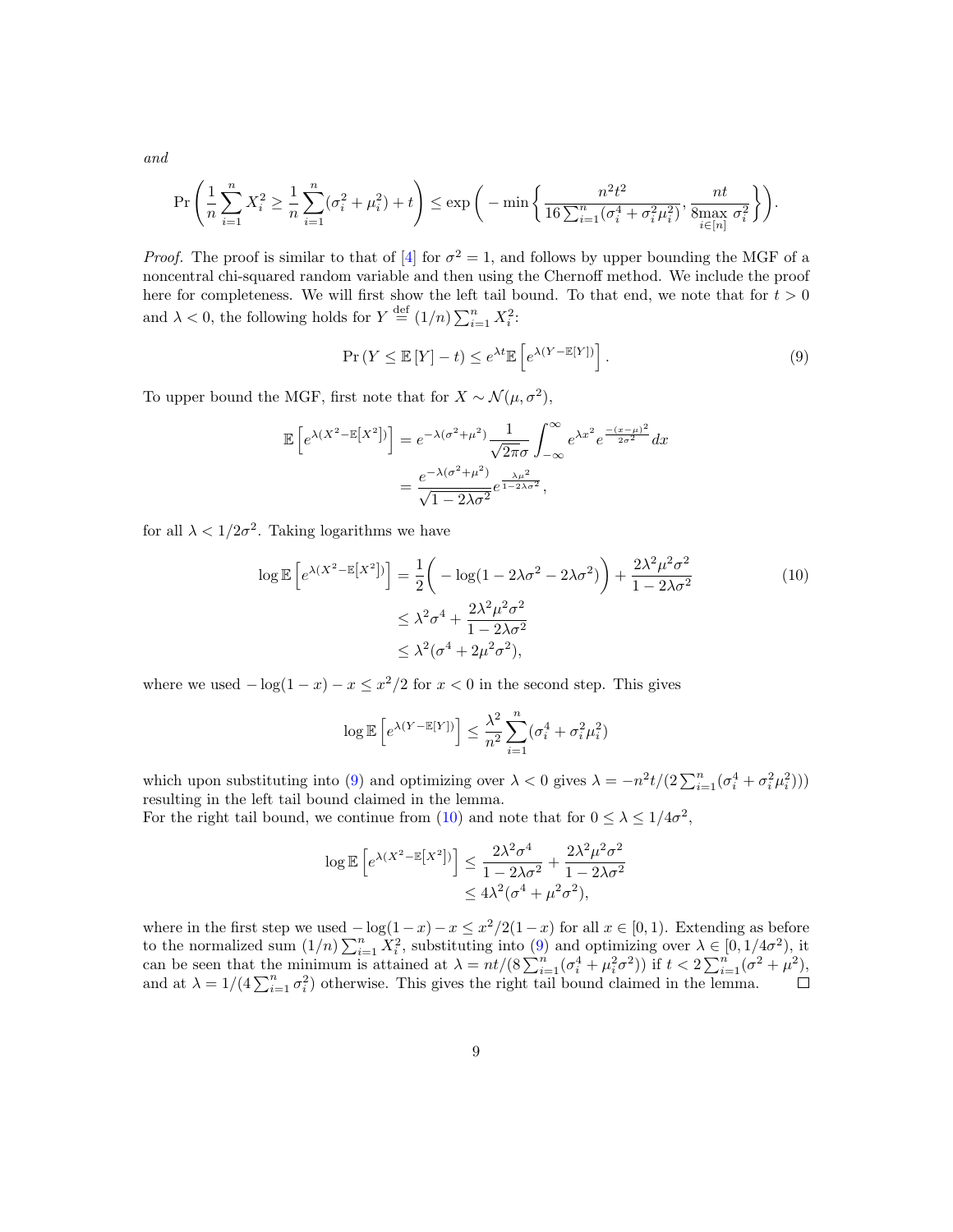## <span id="page-9-2"></span>Appendix B

<span id="page-9-0"></span>Proof of Lemma [3.](#page-6-1) First, note that

$$
\left\| \frac{1}{n} \sum_{i=1}^{n} (||\Phi_{iu}||_2^6 - \mathbb{E}\left[||\Phi_{iu}||_2^6\right]) \right\|_{\mathcal{L}_p} = \frac{1}{nm^3} \left\| \sum_{i=1}^{n} (V_i^3 - \mathbb{E}\left[V_i^3\right]) \right\|_{\mathcal{L}_p},\tag{11}
$$

where  $V_i \stackrel{\text{def}}{=} m \|\Phi_{iu}\|_2^2 \sim \chi_m^2$ , and  $\chi_m^2$  denotes the chi-square distribution with m degrees of freedom. To bound the moment of the sum, we use the following form of Rosenthal's inequality stated in [\[12\]](#page-12-14).

<span id="page-9-1"></span>**Lemma B.1** ([\[12\]](#page-12-14)). Let  $Z_1, \ldots, Z_n$  be independent and identically distributed random variables with mean zero. Then, for every  $p \geq 2$ ,

$$
\bigg\|\sum_{i=1}^n Z_i\bigg\|_{\mathcal{L}_p} \leq c \bigg(pn^{\frac{1}{p}} \|Z_1\|_{\mathcal{L}_p} + \sqrt{pn} \|Z_1\|_{\mathcal{L}_2}\bigg),
$$

for an absolute constant c.

In view of Lemma [B.1,](#page-9-1) we now upper bound the  $\mathcal{L}_p$  norm of each summand on the right side of [\(11\)](#page-9-2) as follows:

$$
||V_i^3 - \mathbb{E}[V_i^3]||_{\mathcal{L}_p} \le ||V_i^3||_{\mathcal{L}_p} + \mathbb{E}[V_i^3]
$$
  
=  $(\mathbb{E}[V_i^{3p}])^{\frac{1}{p}} + \mathbb{E}[V_i^3]$   
=  $\left(2^{3p}\frac{\Gamma(3p+m/2)}{\Gamma(m/2)}\right)^{\frac{1}{p}} + 2^3\frac{\Gamma(3+m/2)}{\Gamma(m/2)}$   
 $\le 2^3\left(e^{\frac{1}{p}}(3p+m/2)^3 + e(3+m/2)^3\right)$   
 $\le 2^6(3p+m/2)^3,$ 

where we used the fact that  $V_i \sim \chi_m^2$  in the third step and  $\Gamma(x+a)/\Gamma(x) \leq e(x+a)^a$  for all  $x \geq 1$ ,  $a > 0$  in the fourth step. Together with Lemma [B.1,](#page-9-1) this yields for  $p \geq 2$ ,

$$
\left\| \frac{1}{n} \sum_{i=1}^{n} (\|\Phi_{iu}\|_2^6 - \mathbb{E}\left[ \|\Phi_{iu}\|_2^6 \right]) \right\|_{\mathcal{L}_p} \le \frac{c2^6}{nm^3} \left( pn^{\frac{1}{p}} (3p + m/2)^3 + \sqrt{pn} (6 + m/2)^3 \right)
$$
  

$$
\le c2^6 \left( \frac{p}{n^{1-\frac{1}{p}}} \max\left\{ 1, \frac{(6p)^3}{m^3} \right\} + 7^3 \sqrt{\frac{p}{n}} \right)
$$
  

$$
\le c' \max\left\{ \frac{p}{n^{1-\frac{1}{p}}}, \frac{p^4}{m^3 n^{1-\frac{1}{p}}}, \sqrt{\frac{p}{n}} \right\}.
$$
 (12)

Note that from [\(7\)](#page-6-2), we expect p to be of the form  $n^{c''}$  for some constant  $c''$ , in which case  $p/n^{1-\frac{1}{p}} =$  $(p/n)e^{\frac{1}{ec''}}$ . We focus on this regime, and obtain using [\(8\)](#page-6-3) and [\(12\)](#page-9-1),

$$
\Pr\left(\left|\frac{1}{n}\sum_{i=1}^{n}(\left\|\Phi_{iu}\right\|_{2}^{6}-\mathbb{E}\left[\left\|\Phi_{iu}\right\|_{2}^{6}\right])\geq t\right|\right)\leq \exp\left(-C\min\left\{nt,(m^{3}nt)^{\frac{1}{4}},nt^{2}\right\}\right),
$$
  

$$
t>0.
$$

for every  $t > 0$ .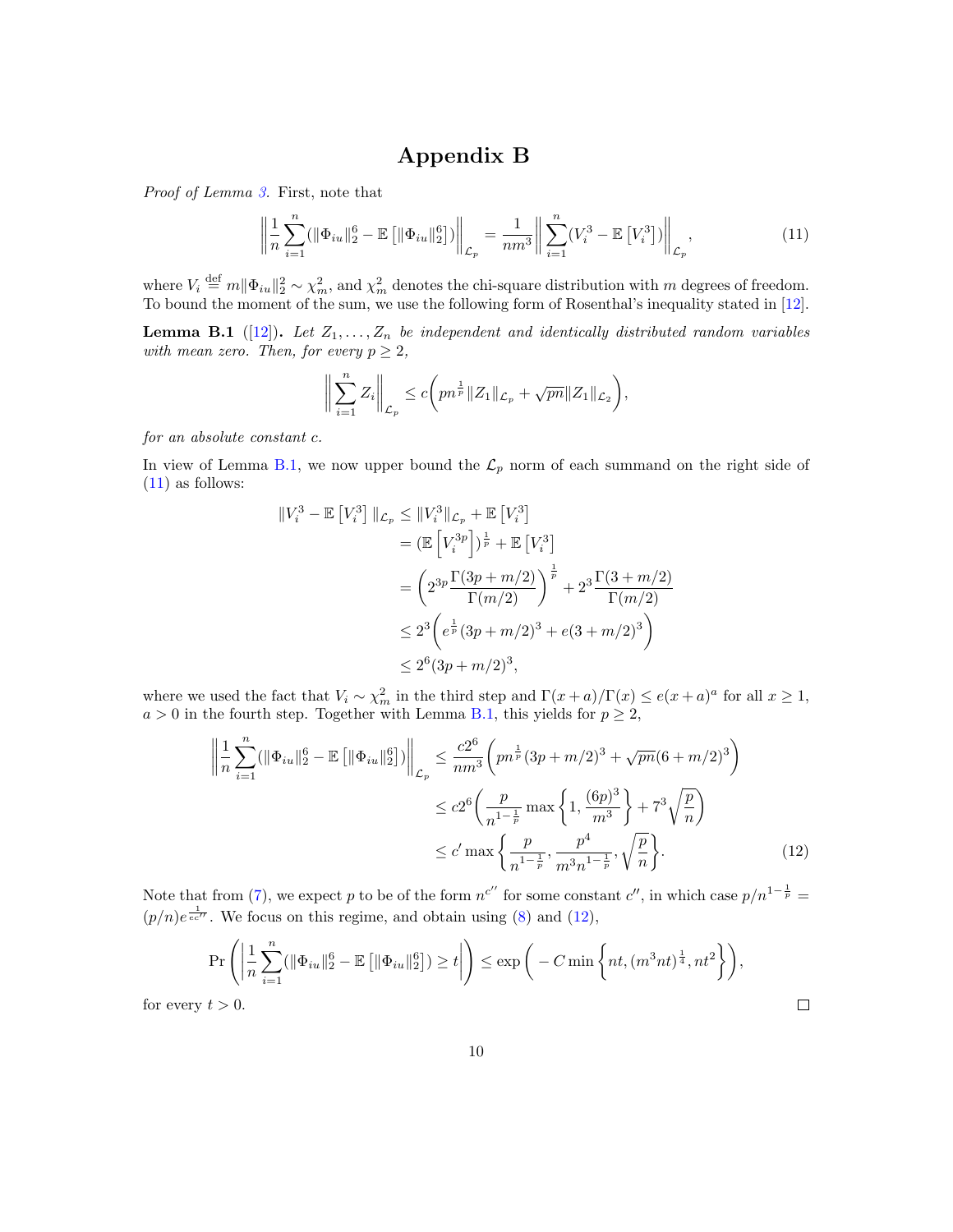Proof of Lemma [5.](#page-7-3) Let  $\mu_{\max} = \max_{i \in [n]} ||\Phi_{iu}||_2^2$ . The proof follows by noting that for every  $t > 0$ ,

$$
\Pr\left(\max_{i\in[n]}\|\Phi_{iu}\|_{2}^{2} \geq \mu_{\max} + t\right) \leq \sum_{i=1}^{n} \Pr\left(\|\Phi_{iu}\|_{2}^{2} - 1 \geq t'\right),
$$

where  $t' = \mu_{\text{max}} + t - 1$ , and using the fact that  $m||\Phi_{iu}||_2^2 \sim \chi_m^2$  to get

$$
\Pr\left(\max_{i\in[n]}\|\Phi_{iu}\|_2^2 \ge t\right) \le \exp\bigg(-\frac{m}{8}\min\{t'^2,t'\}\bigg).
$$

Proof of Lemma [6.](#page-7-2) The proof involves finding upper and lower bounds, respectively, on the lefthand side and right-hand side of  $(6)$  that hold with high probability, and then simplifying to obtain the condition on  $n$  stated in the lemma. Note that there are two probability of error parameters here, one from the criterion in [\(4\)](#page-4-0), and another required for [\(6\)](#page-6-0). To avoid confusion, will use  $\delta$  for the former and  $\delta'$  for the latter (we will eventually set  $\delta' = \delta/(k(d-k))$ ). For the left-hand side of  $(6)$ , it follows from Lemma [4](#page-6-4) that

$$
\Pr\left(\frac{1}{n}\sum_{i=1}^{n} \|\Phi_{iu}\|_{2}^{4} \ge 1 + \frac{2}{m} - t\right) \le \delta',
$$

when

$$
t \ge \frac{1}{C} \max \bigg\{ \frac{1}{n} \log \frac{1}{\delta'}, \frac{1}{nm^2} \bigg( \log \frac{1}{\delta'} \bigg)^3, \sqrt{\frac{1}{n} \log \frac{1}{\delta'}} \bigg\},\
$$

where the maximum in th expression above is the third term provided  $m > \log(1/\delta')$ . Further, since  $m||\Phi_{iu}||_2^2 \sim \chi_m^2$ , we have

$$
\Pr\left(\frac{1}{mn}\sum_{i=1}^n \|\Phi_{iu}\|_2^2 \ge \frac{1}{m} - t\right) \le \delta',
$$

when

$$
t \geq \frac{2}{m} \bigg( \sqrt{\frac{1}{mn} \log \frac{1}{\delta'}} + \frac{1}{mn} \log \frac{1}{\delta'} \bigg)
$$

.

It follows that the left-hand side of [\(6\)](#page-6-0) is at least  $cx_{\min}^2/x_{\max}^2$  with probability at least  $2\delta'$ , for an absolute constant c, provided  $m > \log(1/\delta')$ .

We now proceed to find a high probability upper bound on the right-hand side of [\(6\)](#page-6-0). Lemmas [3](#page-6-1) and [4](#page-6-4) can be used to upper bound the first three terms, and Lemma [5](#page-7-3) can be used for the last term. In particular, we have

$$
\Pr\left(\frac{1}{n}\sum_{i=1}^{n} \|\Phi_{iu}\|_{2}^{6} \geq 1 + \frac{6}{m} + \frac{8}{m^{2}} + t\right) \leq \delta',
$$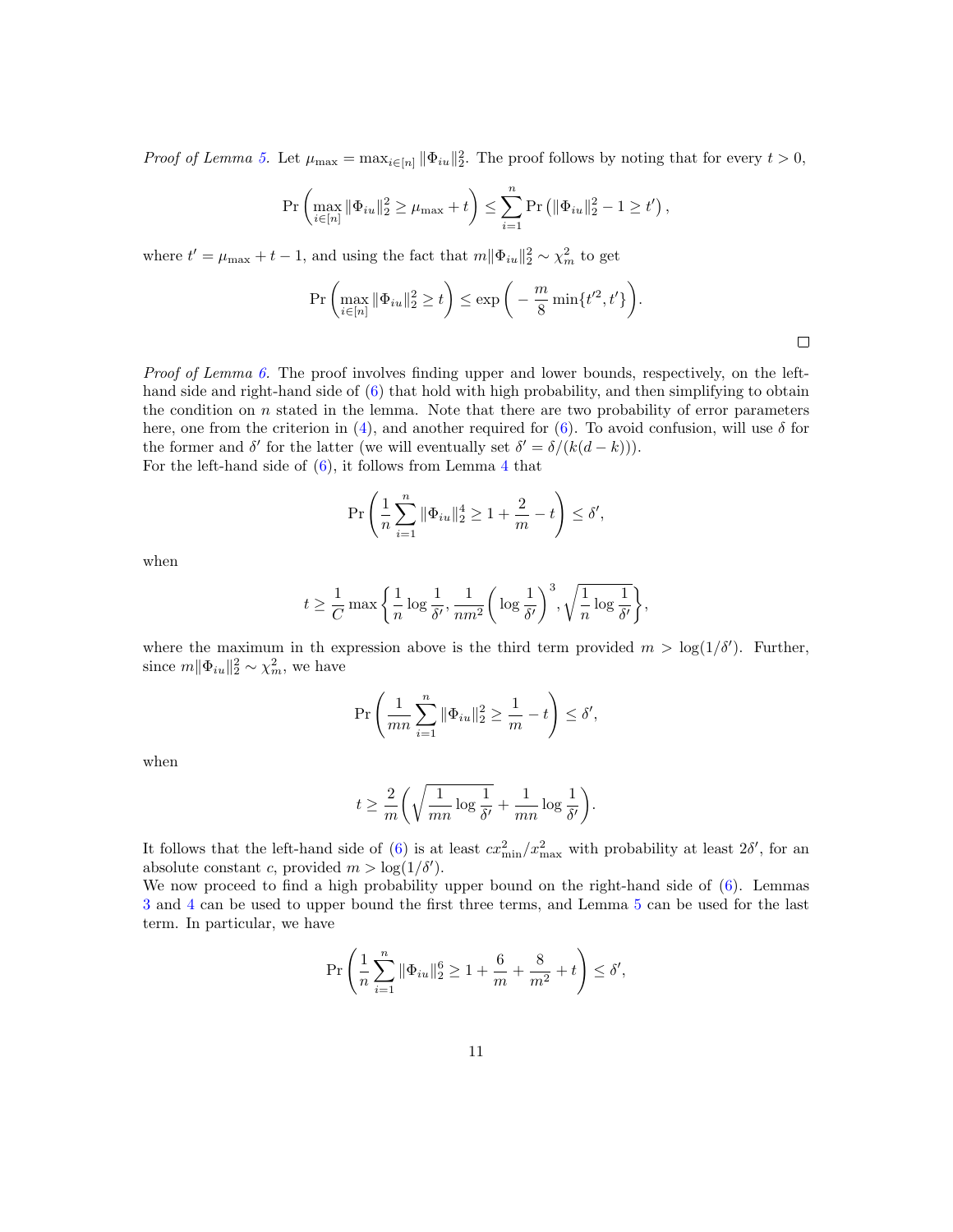when

$$
t \ge \frac{1}{C} \max \left\{ \frac{1}{n} \log \frac{1}{\delta'}, \frac{1}{nm^3} \left( \log \frac{1}{\delta'} \right)^4, \sqrt{\frac{1}{n} \log \frac{1}{\delta'}} \right\}
$$

.

Further,

$$
\Pr\left(\frac{1}{n}\sum_{i=1}^{n} \|\Phi_{iu}\|_{2}^{4} \ge 1 + \frac{2}{m} + t\right) \le \delta',
$$

when

$$
t \ge \frac{1}{C} \max\bigg\{\frac{1}{n}\log\frac{1}{\delta'}, \frac{1}{nm^2}\bigg(\log\frac{1}{\delta'}\bigg)^3, \sqrt{\frac{1}{n}\log\frac{1}{\delta'}}\bigg\},\
$$

and

$$
\Pr\left(\max_{i\in[n]}\|\Phi_{iu}\|_2^2\geq 1+\max\left\{\sqrt{\frac{8}{m}\log\frac{n}{\delta'}},\frac{8}{m}\log\frac{n}{\delta'}\right\}\right)\leq \delta'.
$$

To simplify the right-hand side of  $(6)$ , note that after substituting the bounds above, the leading terms arise from the mean of  $\Phi_i$  dependent terms (i.e. normalized sum and the normalized maximum), which is roughly 1. In particular, we see that the leading terms are roughly  $k/mn \cdot \log(1/\delta)$ and  $k^2/m^2 \cdot \log(d/\delta)$ , provided  $m \geq \log(1/\delta')$  (this condition ensures that the deviation terms for the  $\Phi_i$  dependent terms are small). Using this observation and recalling that the left-hand side in [\(6\)](#page-6-0) is a constant gives, after simplification, that [\(6\)](#page-6-0) holds for a fixed  $(u, u') \in S \times S^c$  with probability at least  $1 - \delta'$ , provided  $m \geq \log(1/\delta')$  and

$$
n \geq c \frac{x_{max}^4}{x_{\min}^4} \max\bigg\{\bigg(\frac{k}{m} + \frac{\sigma^2}{x_{\max}^2}\bigg) \log \frac{d}{\delta}, \bigg(\frac{k}{m} + \frac{\sigma^2}{x_{\max}^2}\bigg)^2 \log \frac{d}{\delta}\bigg\},
$$

for an absolute constant c. We now apply a union bound over all pairs  $(u, u')$  and choose  $\delta' =$  $\delta/(k(d-k))$ . Finally, noting that  $\log(1/\delta') \leq 2 \log(d/\delta)$ , gives us the result stated in the lemma.

## References

- <span id="page-11-2"></span>[1] R. Adamczak and P. Wolff, "Concentration inequalities for non-Lipschitz functions with bounded derivatives of higher order," Probability Theory and Related Fields, vol. 162, pp. 531–586, 2013.
- <span id="page-11-0"></span>[2] S. Aeron, V. Saligrama, and M. Zhao, "Information theoretic bounds for compressed sensing," IEEE Trans. on Inf. Theory, vol. 56, no. 10, pp. 5111–5130, 2010.
- <span id="page-11-1"></span>[3] O. Balkan, K. Kreutz-Delgado, and S. Makeig, "Localization of more sources than sensors via jointly-sparse bayesian learning," IEEE Signal Process. Lett., vol. 21, no. 2, pp. 131–134, 2014.
- <span id="page-11-3"></span>[4] L. Birgé, An alternative point of view on Lepski's method, ser. Lecture Notes–Monograph Series. Beachwood, OH: Institute of Mathematical Statistics, 2001, vol. Volume 36, pp. 113–133.